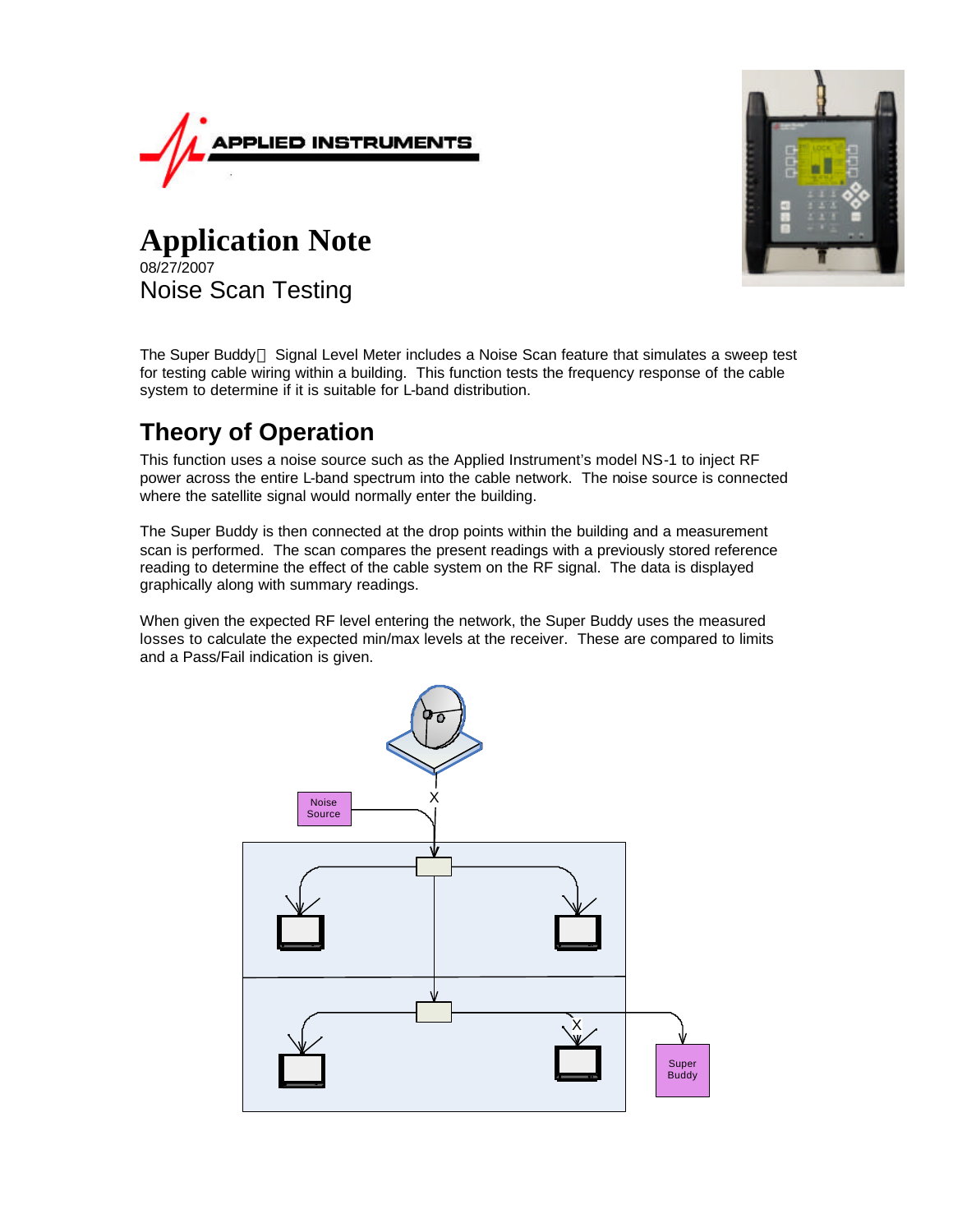## **Normalization Scan**

This step is required before scanning a system to normalize the readings to the noise source.

- 1) Connect the noise source (NS-1) directly to the Super Buddy using a short jumper cable.
- 2) Turn the noise source on.
- 3) On the Super Buddy, select:
	- a) MENU
	- b) Noise Scan
	- c) Normalize Source



The Super Buddy will then scan through a standard set of 32 frequencies and store the signal level at each frequency. This reference scan is stored in the Super Buddy and used in subsequent Noise Scans.



(Note: the data shown above is NOT representative of a real scan.)

You should run a new normalization scan whenever you use a different noise source or suspect the noise source has changed output level.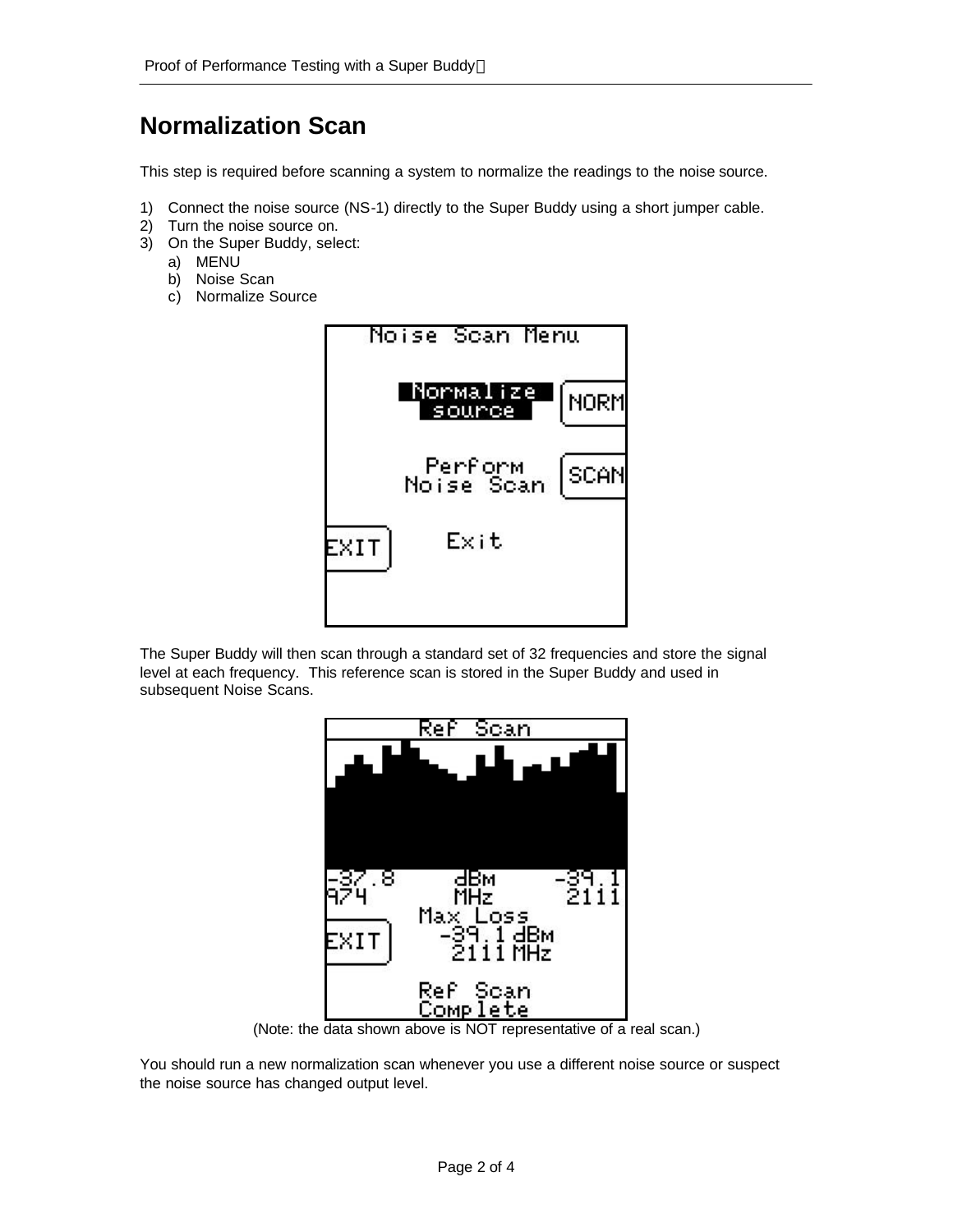You can check your normalization scan by performing a regular noise scan while the noise source is connected with the same short jumper. The readings in this case should only differ from the reference normalization scan by a few tenths of a dB.

## **System Scan**

Now connect the noise source to the cable system in place of the dish antenna. Turn the noise source on and leave it there while performing system scans in other parts of the building.

- 1) Connect the Super Buddy to a service drop in place of the receiver.
- 2) Select:
	- a) Menu
	- b) Noise Scan
	- c) Perform Noise Scan

The Super Buddy will scan through the same 32 frequencies and compare the reading to the stored normalization reference. The difference is the signal drop caused by the cable network at each frequency. This drop is displayed graphically as the data is collected.



(Note: the data shown above is NOT representative of a real scan.)

The results screen shows the signal loss at the low and high frequencies and the maximum loss found. The pass/fail result is displayed at the bottom.

The graph is usually scaled so that 0 dB loss is at the top of screen. The measured loss is plotted across frequency and the area below the measured data line is shaded.

If a gain is measured, a zero line is drawn across the screen, in inverse color where it crosses the shaded portions. The graph above shows positive gain and hence the horizontal line. This is not the usual situation but may occur if amplifiers are used in the cable network.

Press the MORE key to display the limit screen: